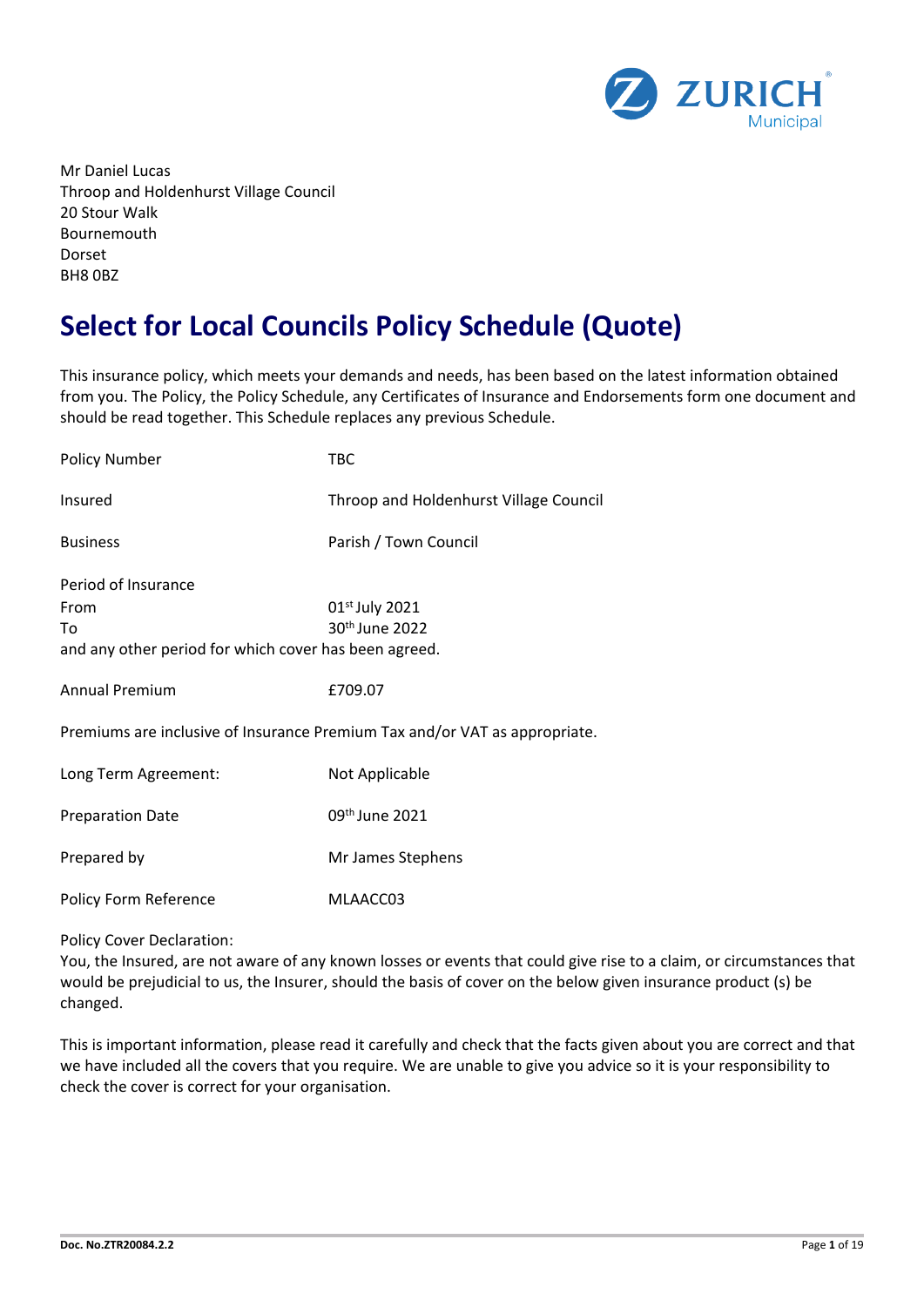

# Important information

### **Taking reasonable care**

We require that you take reasonable care in managing your activities. Where appropriate this requires you to do the following:

- Keep written risk assessments for your key activities
- Keep written records of your staff and volunteer training. For example, manual handling training, or for use of tools and machinery
- Abide by any rules, guidelines or advice that is given to you by any relevant authority, such as a Local Authority, or the Health and Safety Executive

We want you to be confident about your insurance and understand what is required of you. Please contact us if you have any questions relating to the above.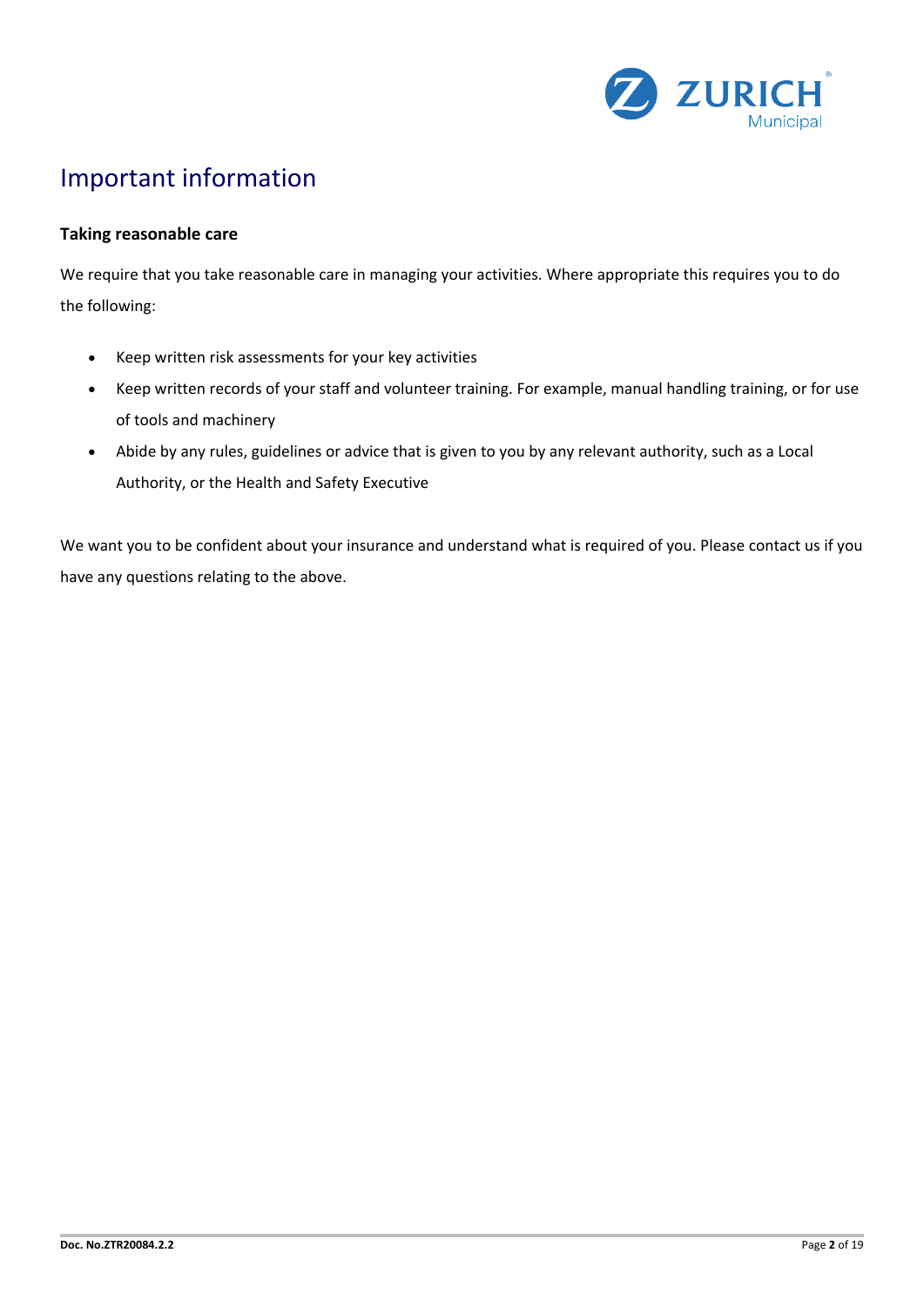

# Lines of Cover applying

#### **Part A – Material Damage Table Headings**

| Table Headings |                                                                                                                                |
|----------------|--------------------------------------------------------------------------------------------------------------------------------|
| Contents (a)   | Furniture, fixtures, fittings and tenants improvements                                                                         |
| Contents (b)   | Other contents and consumable stock not specified below including printed books and<br>unused stationery                       |
| Contents (c)   | Computer equipment, other office equipment and sports equipment                                                                |
| Contents (d)   | Televisions, audio-visual and photographic equipment (excluding videos), beer, wine,<br>spirits, tools and gardening equipment |
| Contents (e)   | Tobacco                                                                                                                        |
| Contents (f)   | Camcorders, videos and gaming machines                                                                                         |
| Contents (g)   | Civic Regalia                                                                                                                  |

**Sums Insured**

| <b>Premises Address</b> | <b>Buildings</b> | Loss of | <b>Contents</b> | Contents | <b>Contents</b> | Contents | <b>Contents</b> | <b>Contents</b> | <b>Contents</b> |
|-------------------------|------------------|---------|-----------------|----------|-----------------|----------|-----------------|-----------------|-----------------|
|                         | Sum Insured      | Rent    | (a)             | (b)      | (c)             | (d)      | (e)             |                 | (g)             |
| 1. Allotment            | £250,000.00      | N/A     | £0.00           | £0.00    | £0.00           | £0.00    | £0.00           | £0.00           | £0.00           |
| Building, Allotment     |                  |         |                 |          |                 |          |                 |                 |                 |
| Building, Longbarrow    |                  |         |                 |          |                 |          |                 |                 |                 |
| Allotmens, Throop       |                  |         |                 |          |                 |          |                 |                 |                 |
| Road, Bournemouth,      |                  |         |                 |          |                 |          |                 |                 |                 |
| Hampshire, BH8 ODF      |                  |         |                 |          |                 |          |                 |                 |                 |

### **For Premises:** 1 **Insured Perils applicable to Material Damage : 1-13, 15 & 16**

### **Excesses Applicable to Premises 1**

| The following Excesses apply to each and every loss arising in respect of each and every separate premises: |
|-------------------------------------------------------------------------------------------------------------|
| £100                                                                                                        |
| £100                                                                                                        |
| £250                                                                                                        |
| £250                                                                                                        |
| £250                                                                                                        |
| £250                                                                                                        |
|                                                                                                             |

**Operative Endorsements:** 1, 2, 3, 5, 6, 7, 8 & 9 (please refer to the Endorsement section of the policy wording)

## **10. Communicable Diseases exclusion**

The following exclusion is added to General Exclusions but is not applicable to parts E, F, G, H, I, J, K, L, M, N, O, P, Q and R

#### **5. Communicable Diseases**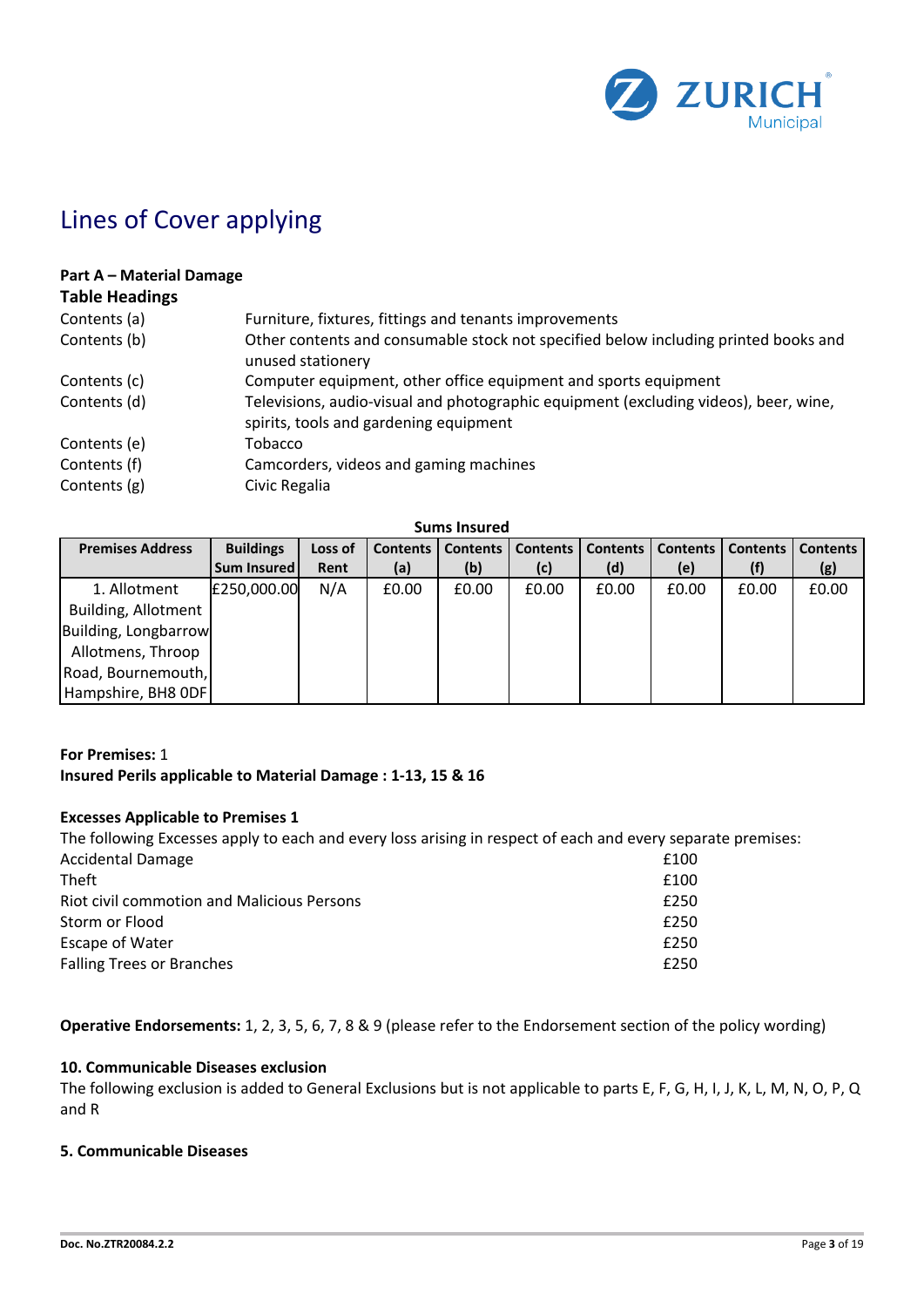

This Policy does not cover any loss, damage, liability, claim, cost or expense of whatsoever nature, directly or indirectly caused by, contributed to by, resulting from, arising out of, or in connection with the following: a) a **communicable disease**; or

b) the fear or threat (whether actual or perceived) of a **communicable disease**

regardless of any other cause or event contributing concurrently or in any other sequence thereto.

For the purposes of this exclusion, '**communicable disease**' means any disease which can be transmitted by means of any substance or agent from any organism to another organism where:

- i) the substance or agent includes, but is not limited to, a virus, bacterium, parasite or other organism or any variation thereof, whether deemed living or not; and
- ii) the method of transmission, whether direct or indirect, includes but is not limited to, airborne transmission, bodily fluid transmission, transmission from or to any surface or object, solid, liquid or gas or between organisms; and
- iii) the disease, substance or agent can cause or threaten damage to human health or human welfare or can cause or threaten damage to, deterioration of, loss of value of, marketability of or loss of use of property.

This exclusion does not however apply in respect of and only to the extent of cover expressly stated as being provided under the extension applicable to Part B – Business Interruption titled Named Diseases, Murder, Suicide or Rape.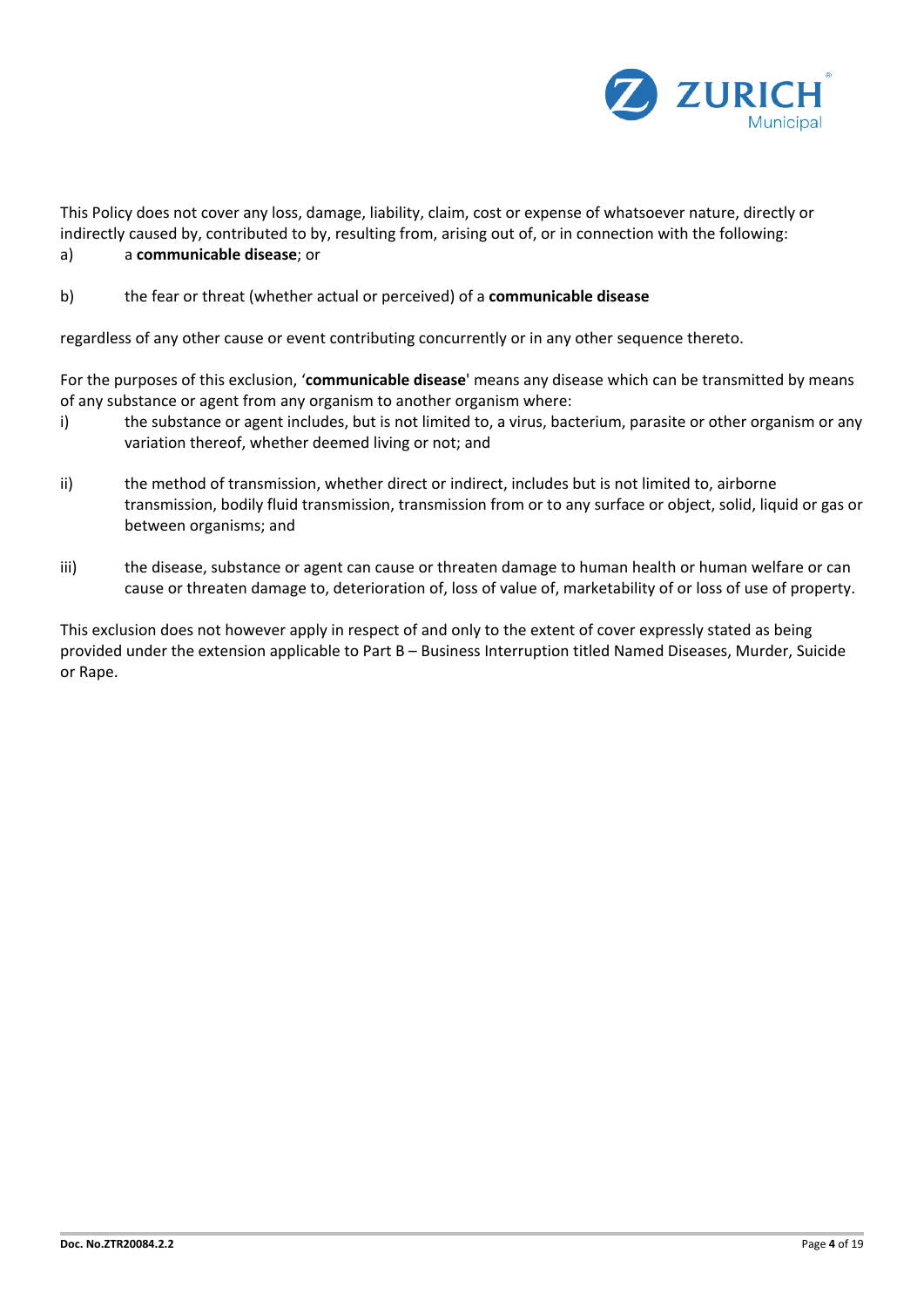

| Part C – All Risks<br><b>Table Headings</b> |                                                                                                                                |
|---------------------------------------------|--------------------------------------------------------------------------------------------------------------------------------|
| Contents (a)                                | Furniture, fixtures, fittings and tenants improvements                                                                         |
| Contents (b)                                | Other Contents and consumable stock not specified below including printed books and<br>unused stationery                       |
| Contents (c)                                | Computer Equipment, other office equipment and sports equipment                                                                |
| Contents (d)                                | Televisions, audio-visual and photographic equipment (excluding videos), beer, wine,<br>spirits, tools and gardening equipment |
| Contents (e)                                | Tobacco                                                                                                                        |
| Contents (f)                                | Camcorders, videos and gaming machines                                                                                         |
| Contents (g)                                | Civic Regalia                                                                                                                  |

### **Additional Items:**

Where no premises address is shown, the item is not based at one location and cover is provided anywhere within the **territorial limits**.

| <b>Item Description</b> | Sum Insured | <b>Excess</b> |  |
|-------------------------|-------------|---------------|--|
| Street Furniture        | £10,000.00  | £250          |  |

The excess stated applies to each and every loss.

**Operative Endorsements:** 1, 2, 3 & 7 (see pages 35 - 37)

#### **10. Communicable Diseases exclusion**

The following exclusion is added to General Exclusions but is not applicable to parts E, F, G, H, I, J, K, L, M, N, O, P, Q and R

#### **5. Communicable Diseases**

This Policy does not cover any loss, damage, liability, claim, cost or expense of whatsoever nature, directly or indirectly caused by, contributed to by, resulting from, arising out of, or in connection with the following:

a) a **communicable disease**; or

b) the fear or threat (whether actual or perceived) of a **communicable disease**

regardless of any other cause or event contributing concurrently or in any other sequence thereto.

For the purposes of this exclusion, '**communicable disease**' means any disease which can be transmitted by means of any substance or agent from any organism to another organism where:

- i) the substance or agent includes, but is not limited to, a virus, bacterium, parasite or other organism or any variation thereof, whether deemed living or not; and
- ii) the method of transmission, whether direct or indirect, includes but is not limited to, airborne transmission, bodily fluid transmission, transmission from or to any surface or object, solid, liquid or gas or between organisms; and
- iii) the disease, substance or agent can cause or threaten damage to human health or human welfare or can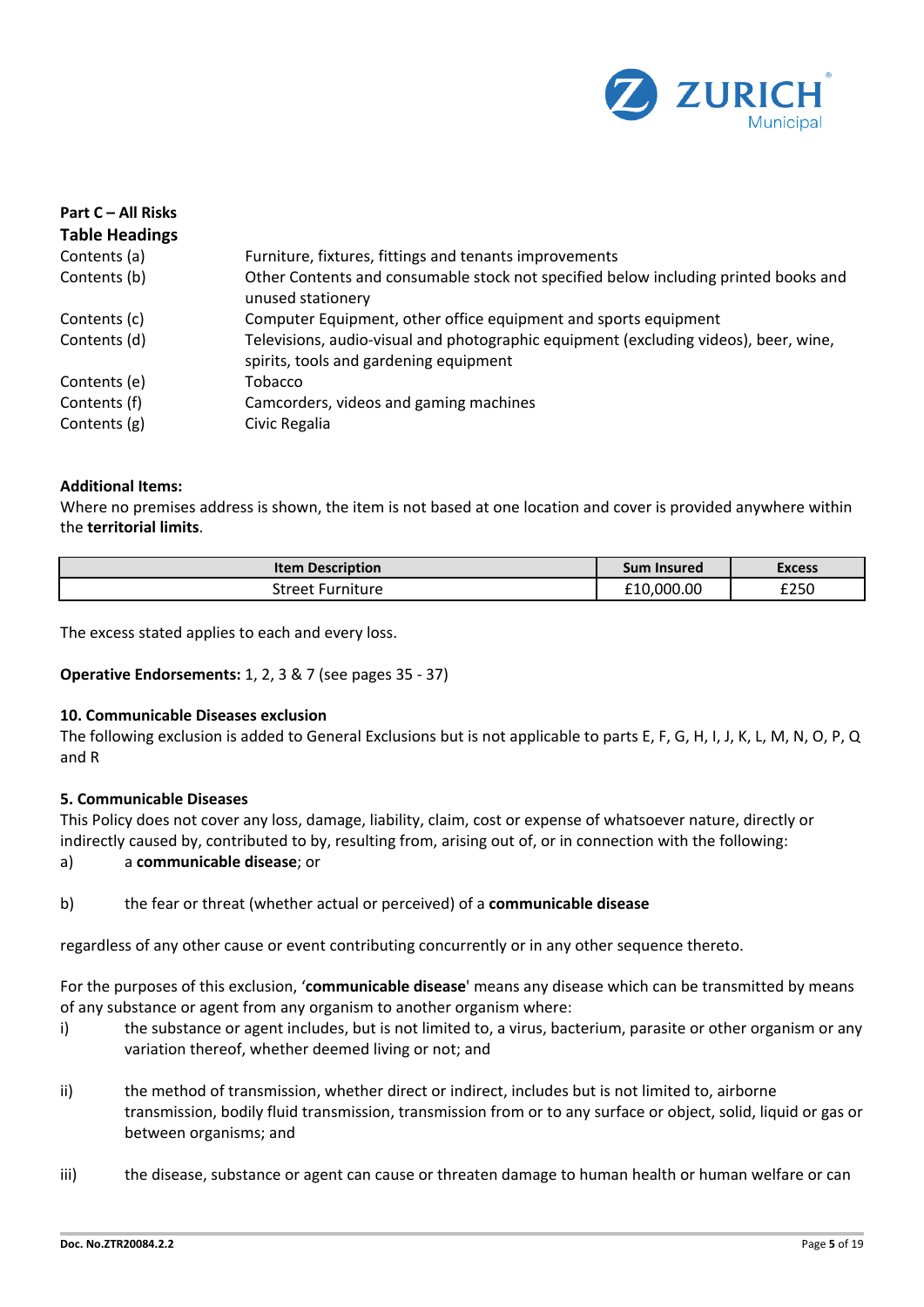

cause or threaten damage to, deterioration of, loss of value of, marketability of or loss of use of property.

This exclusion does not however apply in respect of and only to the extent of cover expressly stated as being provided under the extension applicable to Part B – Business Interruption titled Named Diseases, Murder, Suicide or Rape.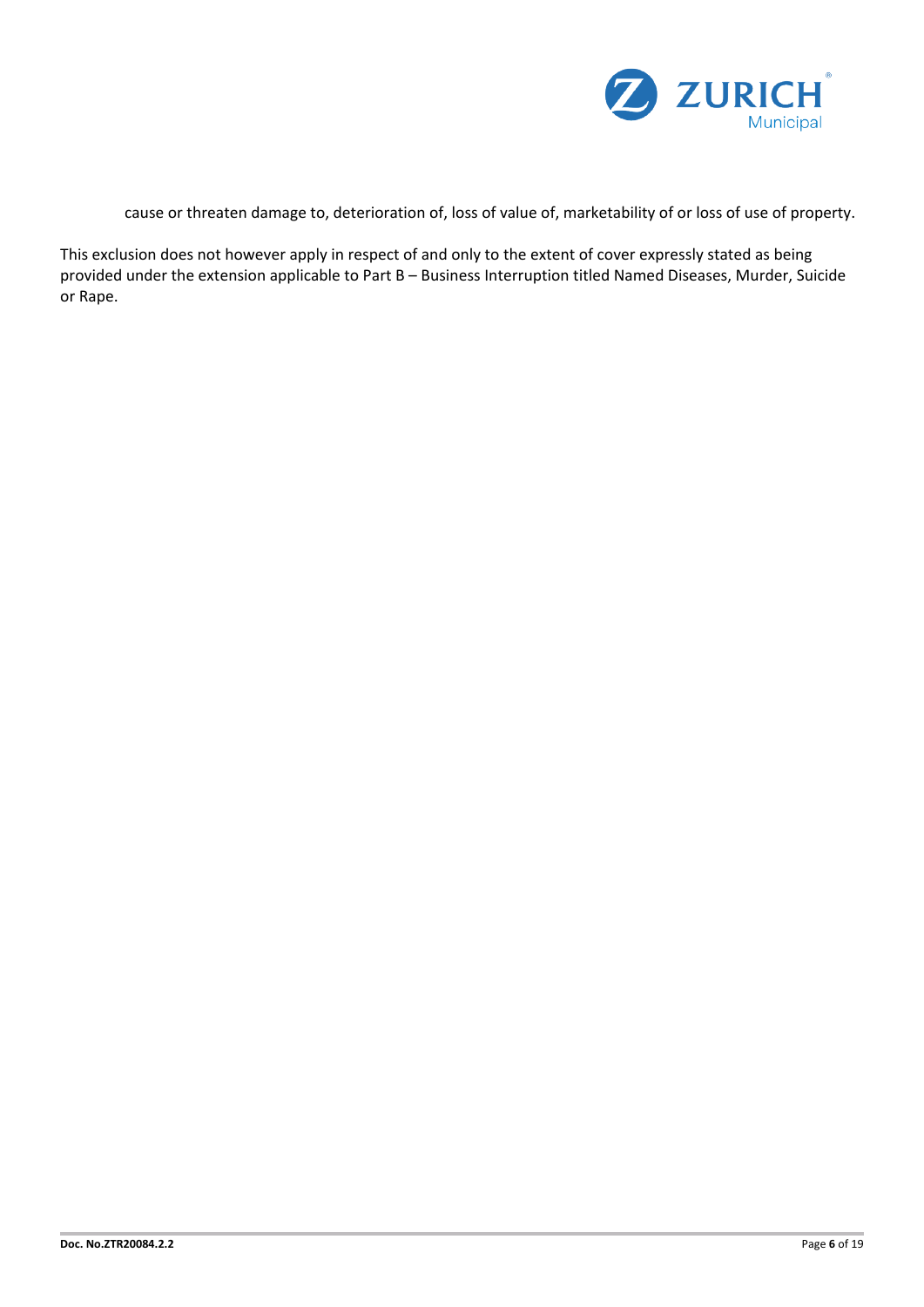

| Part D - Money |                                                                                                                                                                            |                    |
|----------------|----------------------------------------------------------------------------------------------------------------------------------------------------------------------------|--------------------|
|                |                                                                                                                                                                            | Limit any one loss |
|                | 1. Loss of Non-Negotiable Money in the situations specified in items $2(a)$ , $2(b)$ , $2(c)(i)$<br>and $2(c)(ii)$ :                                                       | £250,000           |
|                | 2. Loss of other Money:<br>(a) in transit in the custody of any <b>Member</b> or <b>Employee</b> or in transit by registered<br>post (limit £250), or in a Bank Night Safe | £5.000             |
| (b)            | in the private residence of any <b>Member</b> or <b>Employee</b>                                                                                                           | £250               |
| (c)            | in the premises<br>(i) in the custody of or under the actual supervision of any <b>Member</b> or<br><b>Employee</b>                                                        | £5,000             |
|                | (ii) in locked safes or strongrooms                                                                                                                                        | £5,000             |
|                | (iii) in locked receptacles other than safes or strongrooms                                                                                                                | £250               |

#### **Excess:** £50 each and every loss

**Personal Accident Assault Limits:** Stated in Section 3(c) of the policy wording

Operative Endorsements:

'In respect of **Section 1 – Special Definitions**, the definition of Person Insured is extended to include any person between the ages of 16 and 90.'

#### **10. Communicable Diseases exclusion**

The following exclusion is added to General Exclusions but is not applicable to parts E, F, G, H, I, J, K, L, M, N, O, P, Q and R

#### **5. Communicable Diseases**

This Policy does not cover any loss, damage, liability, claim, cost or expense of whatsoever nature, directly or indirectly caused by, contributed to by, resulting from, arising out of, or in connection with the following:

- a) a **communicable disease**; or
- b) the fear or threat (whether actual or perceived) of a **communicable disease**

regardless of any other cause or event contributing concurrently or in any other sequence thereto.

For the purposes of this exclusion, '**communicable disease**' means any disease which can be transmitted by means of any substance or agent from any organism to another organism where:

i) the substance or agent includes, but is not limited to, a virus, bacterium, parasite or other organism or any variation thereof, whether deemed living or not; and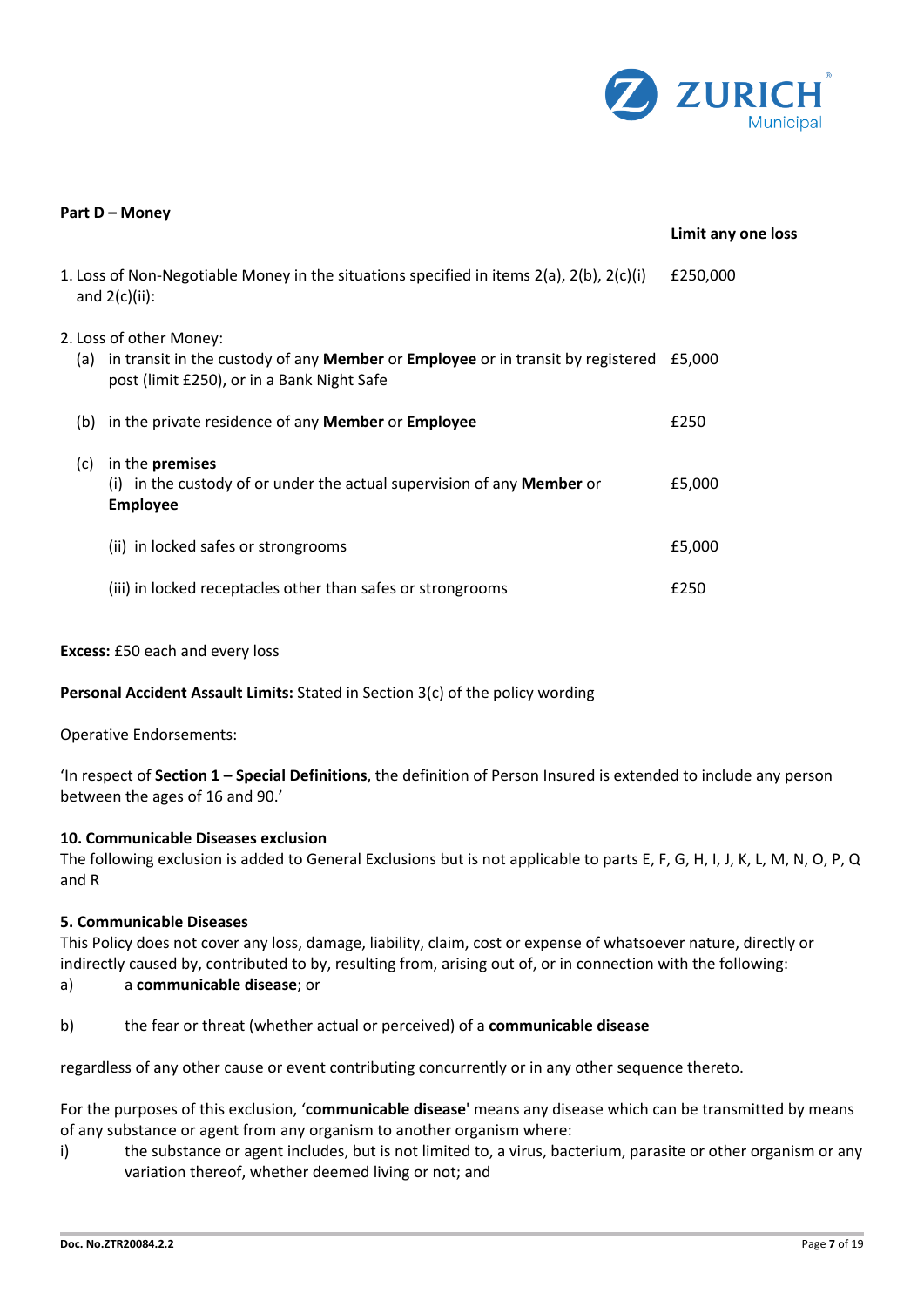

- ii) the method of transmission, whether direct or indirect, includes but is not limited to, airborne transmission, bodily fluid transmission, transmission from or to any surface or object, solid, liquid or gas or between organisms; and
- iii) the disease, substance or agent can cause or threaten damage to human health or human welfare or can cause or threaten damage to, deterioration of, loss of value of, marketability of or loss of use of property.

This exclusion does not however apply in respect of and only to the extent of cover expressly stated as being provided under the extension applicable to Part B – Business Interruption titled Named Diseases, Murder, Suicide or Rape.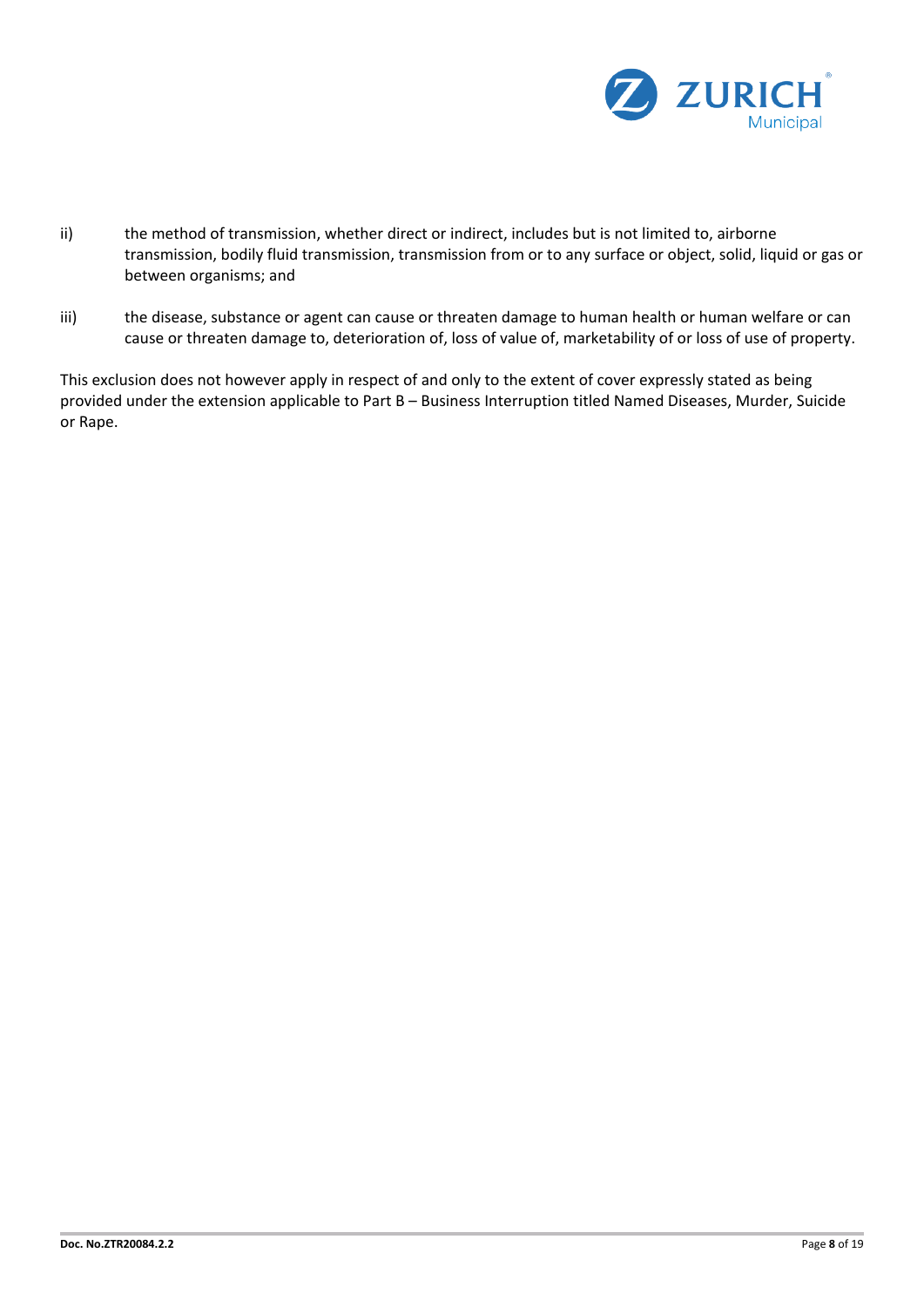

#### **Part E – Public Liability**

**Limit of Indemnity:** £12,000,000

**Excess:** £100 each and every claim in respect of Section 2(d)(ii)

#### **Operative Endorsements:**

1. Environmental Clean Up Costs. The following Special Definitions are added to Section 1:

#### **Clean Up Costs**

- a) Testing for or monitoring of Pollution or Contamination
- b) the costs of Remediation required by any Enforcing Authority to a standard reasonably achievable by the methods available at the time that such Remediation commences.

#### **Remediation**

Remedying the effects of Pollution or Contamination including primary, complementary and compensatory actions as specified in the Environmental Damage (Prevention and Remediation) Regulations 2009.

#### **Enforcing Authority**

Any government or statutory authority or body implementing or enforcing environmental protection legislation within the territorial limits.

#### **Cover**

With effect from 01 July 2009 or the inception of the policy if later, the **insurer** will indemnify the **insured** in respect of all sums including statutory debts that the **insured** is legally liable to pay in respect of Clean Up Costs arising from environmental damage caused by Pollution or Contamination where such liability arises under an environmental directive, statute or statutory instrument.

Provided always that:

- a) liability arises from Pollution or Contamination caused by a sudden, identifiable, unintended and unexpected incident which takes place in its entirety at a specific time and place during the Period of Insurance. All Pollution or Contamination which arises out of one incident shall be deemed to have occurred at the same time such incident takes place
- b) the **insurer**'s liability under this Extension shall not exceed £1,000,000 for any one occurrence and in the aggregate in any one Period of Insurance and will be the maximum the insurer will pay inclusive all costs and expenses. This limit will form part of and not be in addition to the Limit of Indemnity stated in the Schedule
- c) immediate loss prevention or salvage action is taken and the appropriate authorities are notified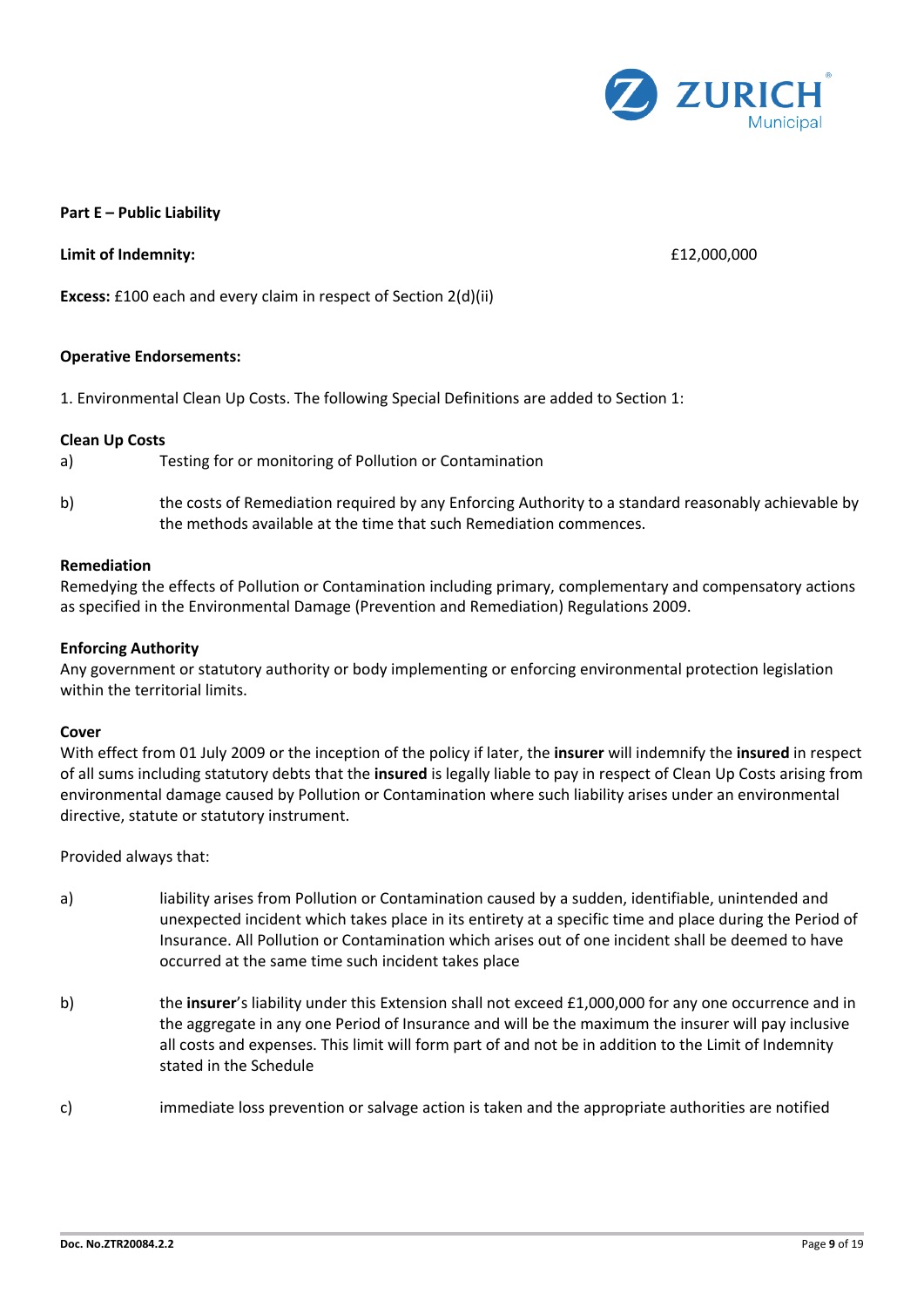

#### **Exclusions**

The **insurer** shall be under no liability:

- 1. in respect of Clean up Costs for **damage** to the **Insured's** land, premises, watercourse or body of water whether owned, leased, hired, tenanted or otherwise in the **insured's** care, custody or control
- 2. for **damage** connected with pre-existing contaminated property
- 3. for **damage** caused by a succession of several events where such individual event would not warrant immediate action
- 4. in respect of removal of any risk of an adverse effect on human health on the Insured's land, premises, watercourse or body of water whether owned, leased, hired, tenanted or otherwise in the **insured's** care, custody or control
- 5. in respect of costs in achieving an improvement or alteration in the condition of the land, atmosphere or any watercourse or body of water beyond that required under any relevant and applicable law or statutory enactment at the time Remediation commences
- 6. in respect of costs for prevention of imminent threat of environmental damage where such costs are incurred without there being Pollution or Contamination caused by a sudden, identifiable, unintended and unexpected incident
- 7. for **damage** resulting from an alteration to subterranean stores of groundwater or to flow patterns
- 8. in respect of costs for the reinstatement or reintroduction of flora or fauna
- 9. for **damage** caused deliberately or intentionally by the **insured** or where they have knowingly deviated from environmental protection rulings or where the **insured** has knowingly omitted to inspect, maintain or perform necessary repairs to plant or machinery for which they are responsible
- 10. in respect of fines or penalties of any kind
- 11. for **damage** caused by the ownership or operation on behalf of the **insured** of any mining operations or storage, treatment or disposal of waste or waste products other than caused by composting, purification or pre-treatment of waste water
- 12. for **damage** which is covered by a more specific insurance policy
- 13. for **damage** caused by persons aware of the defectiveness or harmfulness of products they have placed on the market or works or other services they have performed
- 14. for **damage** caused by disease in animals belonging to or kept or sold by the **insured**.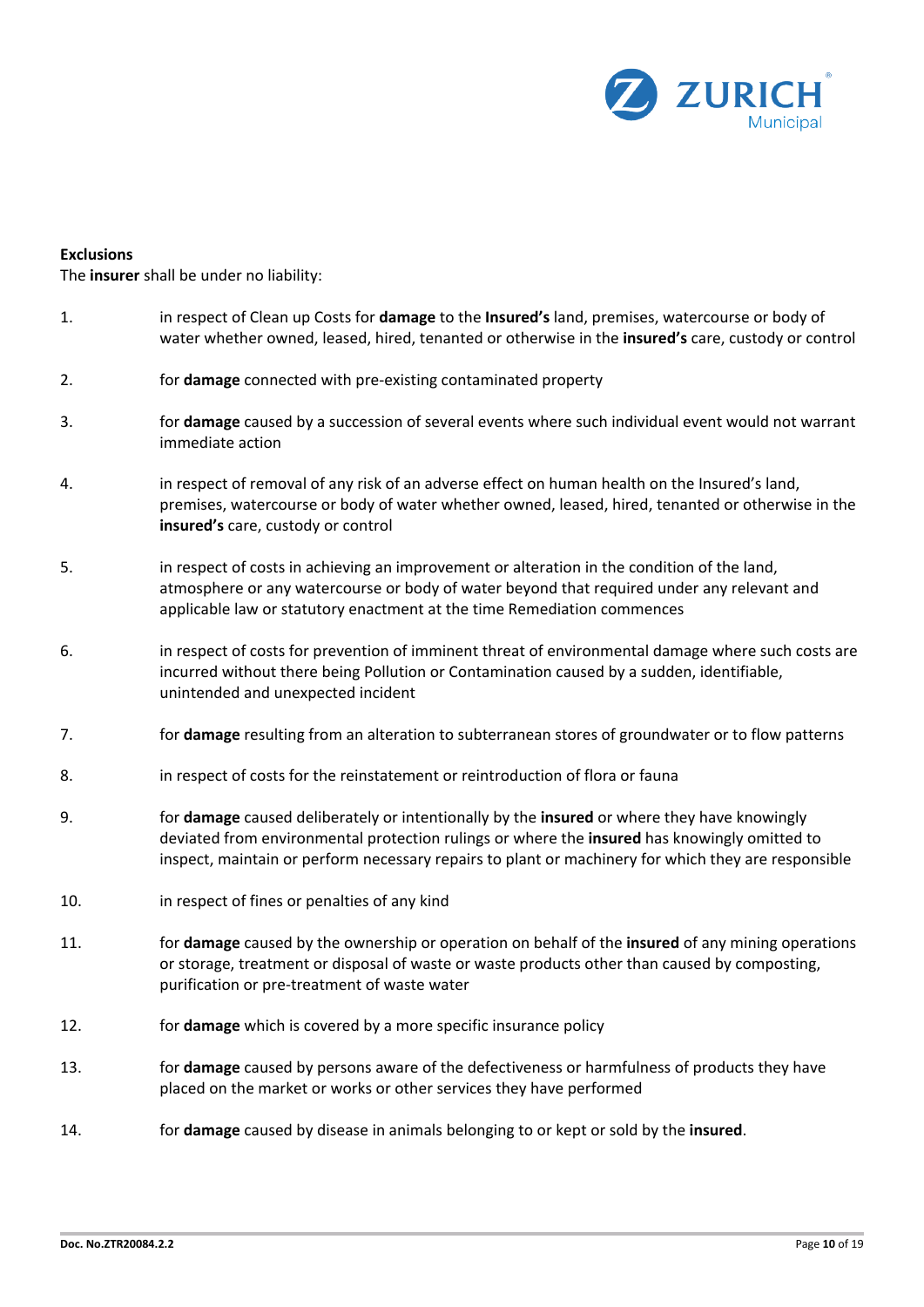

## 3. **Officials Indemnity**

Section 3 – Financial Loss For the purposes of this Section, **employee** is held to include **member**

**Part G – Employers Liability** 

**Limit of Indemnity:**  $£10,000,000$ 

**Operative Endorsements:**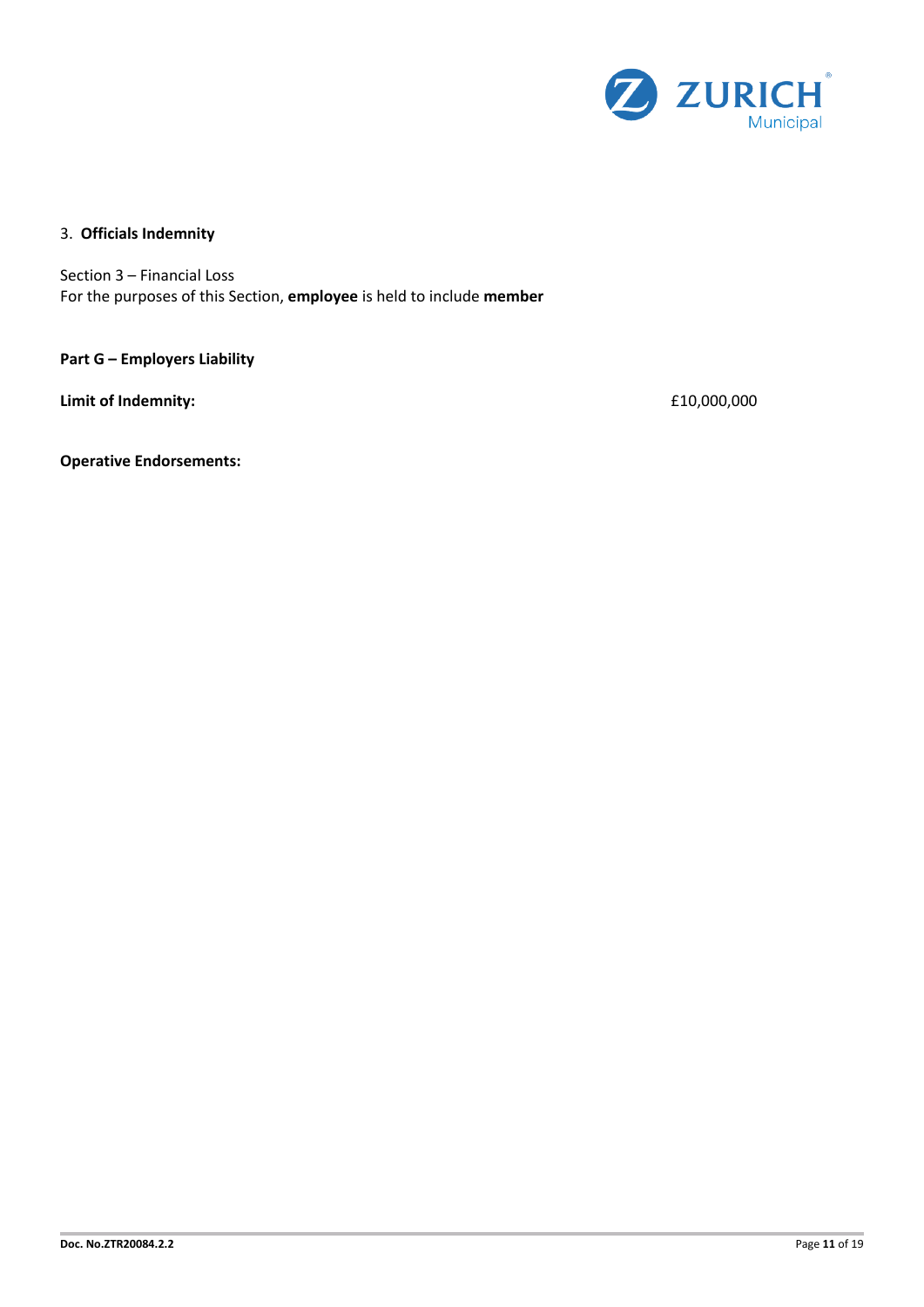

### **Part H – Libel and Slander**

**Sum Insured**  $\epsilon$  250,000

**Excess:** 10% each and every claim or £1,000 whichever is the lower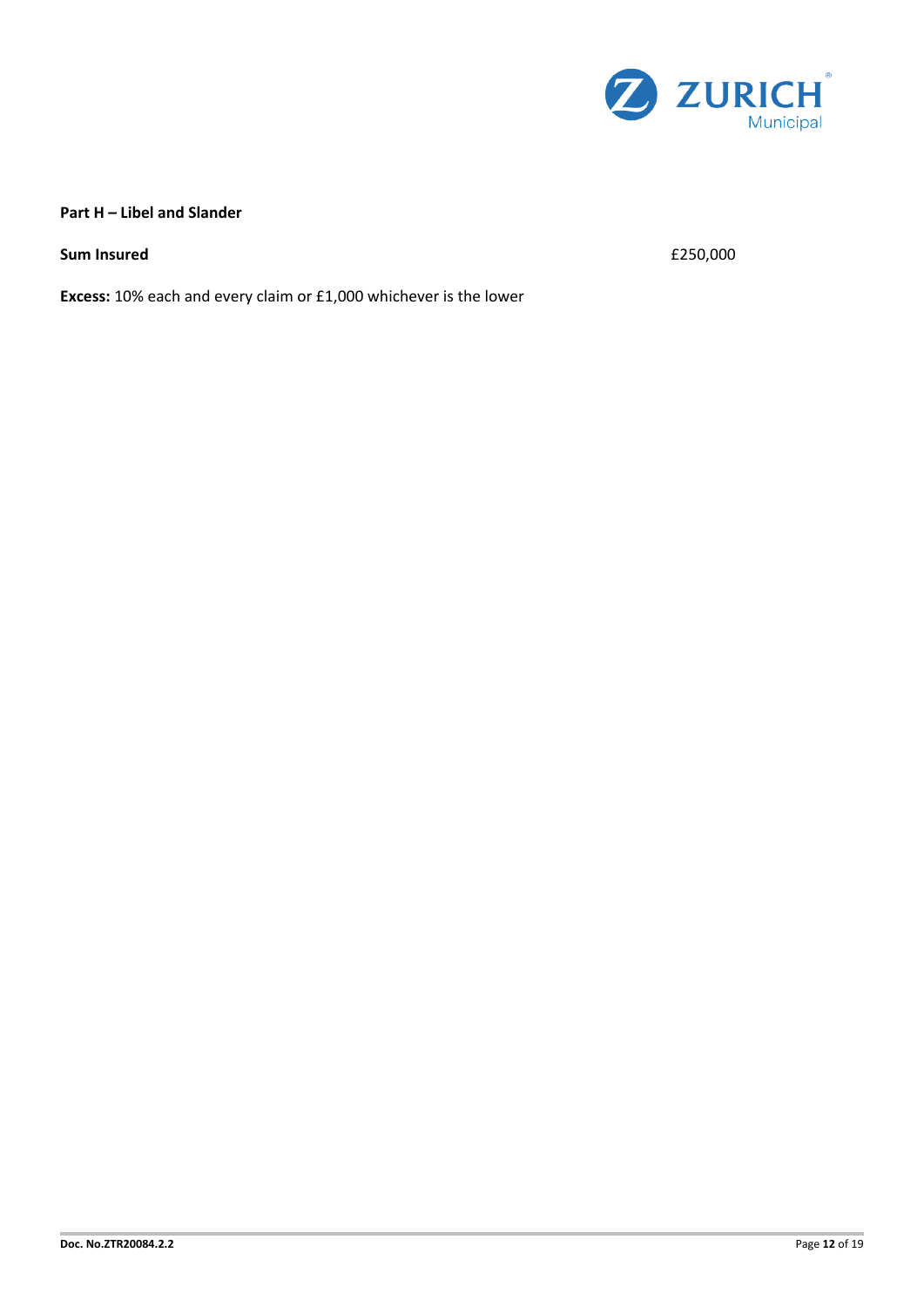

#### **Part N – Fidelity Guarantee**

#### **Persons Guaranteed: Sum Guaranteed** All **members** and **employees E250,000**

**Excess:** £100 each and every loss

#### **Part O – Personal Accident**

Cover is limited to £500,000 any one person and £2,000,000 any one incident.

#### **Persons Insured:**

#### **Employees**

| Capital Sum<br><b>Weekly Sum</b> |                                               | £50,000.00<br>£250.00                                   |
|----------------------------------|-----------------------------------------------|---------------------------------------------------------|
| Cover                            | Sections 2 and 3 - Accident and Assault Cover |                                                         |
| <b>Directors/Councillors</b>     |                                               |                                                         |
| Capital Sum                      |                                               | £50,000.00                                              |
| <b>Weekly Sum</b>                |                                               | £250.00                                                 |
| Cover                            | Sections 2 and 3 - Accident and Assault Cover |                                                         |
| <b>Key Personnel</b>             |                                               |                                                         |
| Key Personnel                    | Clerk - Daniel Lucas                          |                                                         |
| Capital Sum                      |                                               | £100,000.00                                             |
| Weekly Sum                       |                                               | £500 for up to 10 weeks and £100 per<br>week thereafter |
| Cover                            | Sections 2 and 3 - Accident and Assault Cover |                                                         |

Operative Endorsements:

#### **1) Age extension endorsement**

Special Condition 4 of Section 5 is inoperative provided always that the **insurer** will not make any payment of any benefit or in respect of any expense or loss arising from any Person Insured who has attained the age of 90 years unless such expense or loss arises during the period of insurance during which the Person Insured attains the age of 90

#### **2) Key Personnel endorsement**

It is agreed that Section 2 and Section 3 will be extended to a 24hr basis for Key Personnel.

Section 4 - Excluded Causes is extended to; motor cycling, winter sports other than skiing or snowboarding in the United Kingdom or on a dry ski slope or within a snow dome, skating or curling, aerial pursuits including but not limited to ballooning, bungee jumping, gliding, hang-gliding, micro lighting, parachuting, paragliding or parascending, jet skiing or white water rafting, mountaineering or rock climbing using guides or ropes, hiking,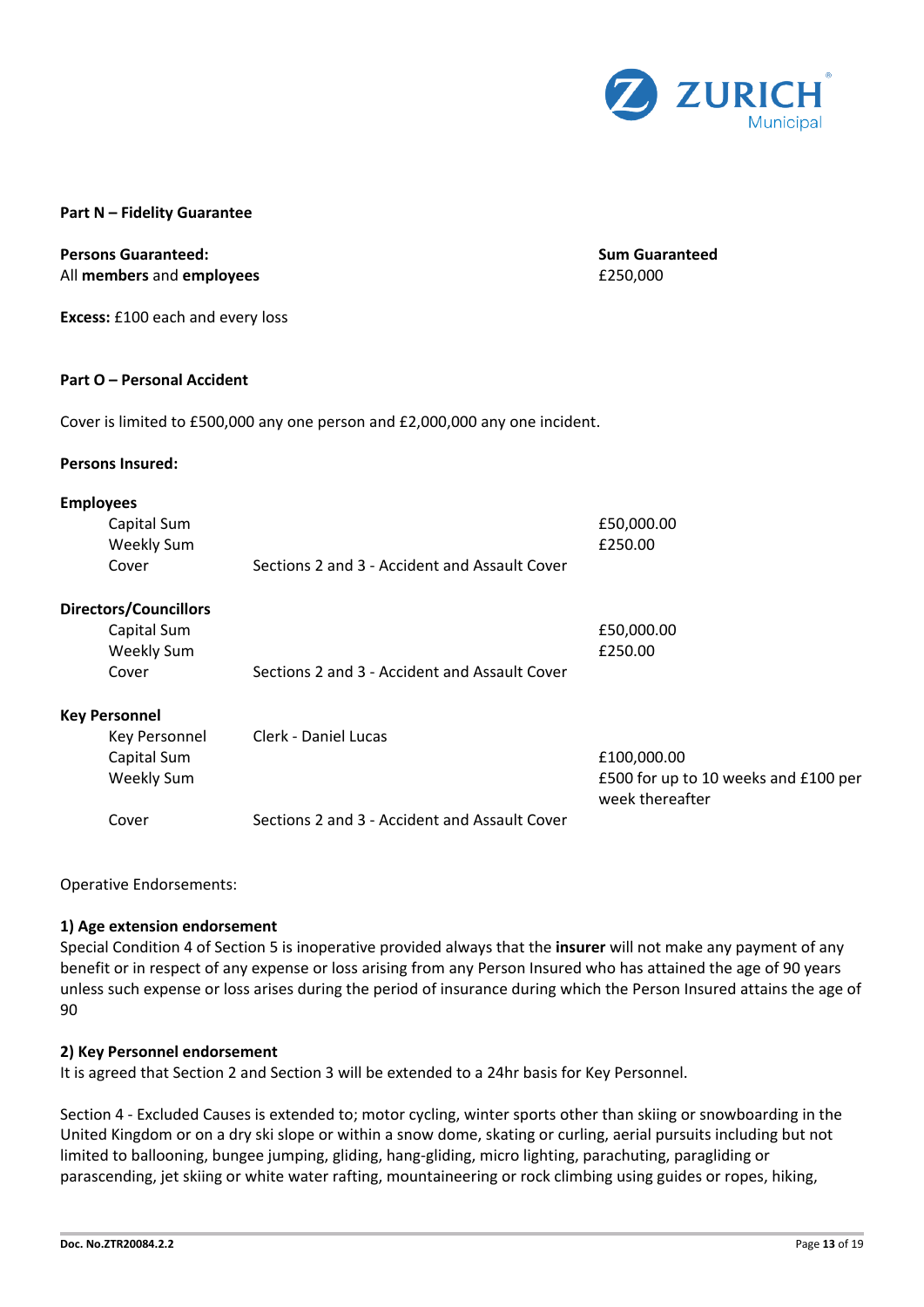

trekking or mountaineering above 3,000 metres, caving, and diving using external breathing apparatus.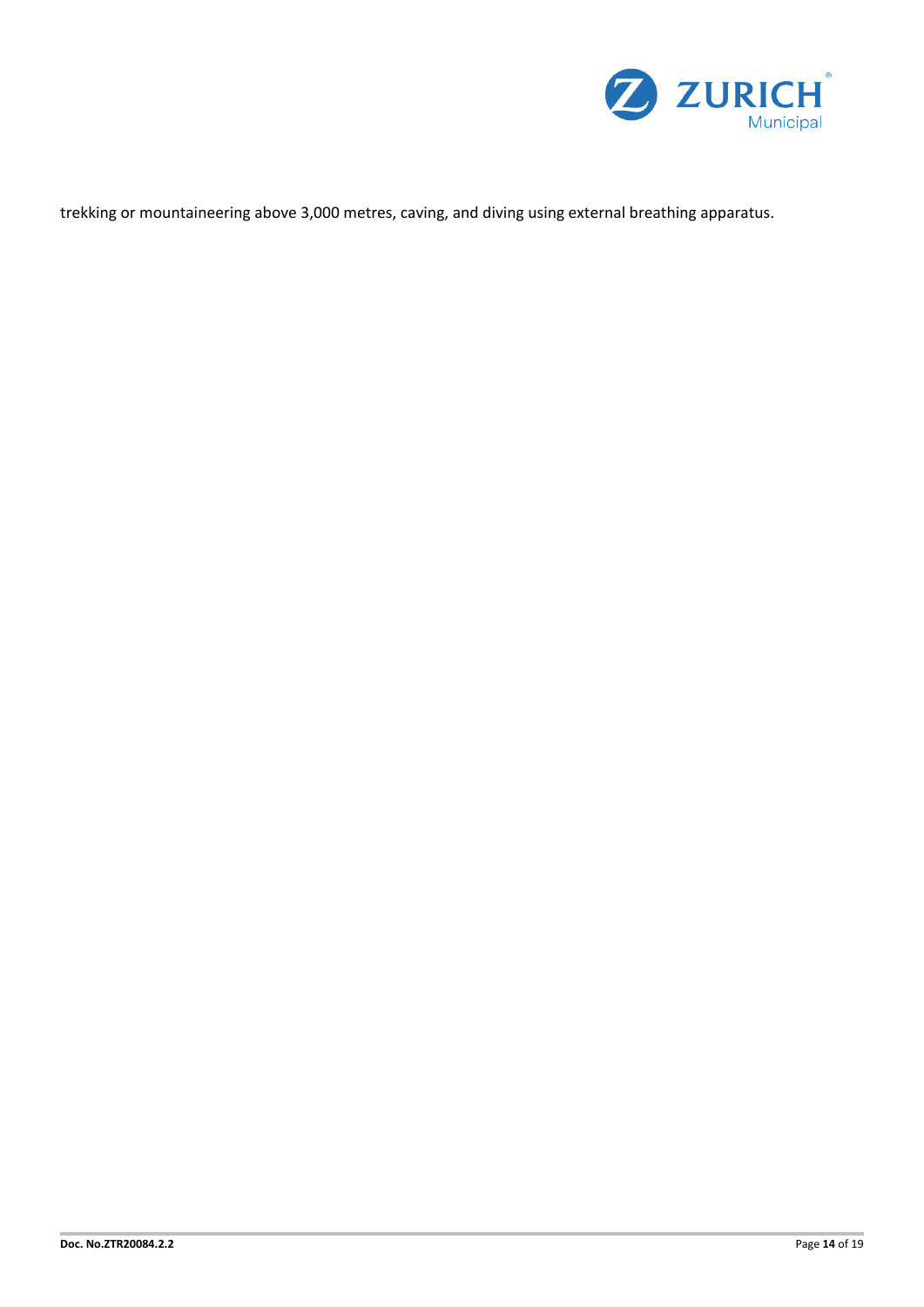

#### **Part P – Legal Expenses**

The Claims Handling Agent is DAS Legal Expenses Insurance Company Limited.

| Section:                                                                                                                         |                                     |
|----------------------------------------------------------------------------------------------------------------------------------|-------------------------------------|
| 3. Employment Disputes and Compensation Awards<br>(A) Employment Disputes<br>(B) Compensation Awards<br>(C) Service Occupancy    | Operative<br>Operative<br>Operative |
| 4. Legal Defence                                                                                                                 | Operative                           |
| 5. Property Protection and Bodily Injury<br>(A) Property Protection<br>(B) Bodily Injury                                         | Operative<br>Operative              |
| 6. Tax Protection<br>(A) Inland Revenue Investigations, Full or Aspect Enquiries<br>(B) Employers compliance<br>(C) VAT disputes | Operative<br>Operative<br>Operative |
| 7. Contract Disputes - £5,000 Limit                                                                                              | Operative                           |
| 8. Statutory Licence Protection                                                                                                  | Operative                           |
| Limit of Indemnity:                                                                                                              | £200,000                            |

#### **Operative Endorsements**

Section 2 (c) shall read:

(c) in civil claims other than claims under Section 3 it is always more likely than not that a Person Insured will recover damages (or obtain any other legal remedy which the **insurer** has agreed) or make a successful defence.

Provisos (i) (1), (i) (2) and (ii) to Section 3 (B) are deleted.

The following is also operative: Debt Recovery

#### **Insured Incident**

The **insurer** will negotiate for the **insured's** legal rights including enforcement of judgment to recover money and interest due from the sale or provision of goods or of services, provided always that:

a) the amount of the debt exceeds £250 (incl VAT)

b) the claim under this Part is made within 90 days of the money becoming due and payable

c) the **insurer** has the right to select the method of enforcement, or to forego enforcing judgment if the **insurer** is not satisfied that there are, or will be, sufficient assets available to satisfy judgment.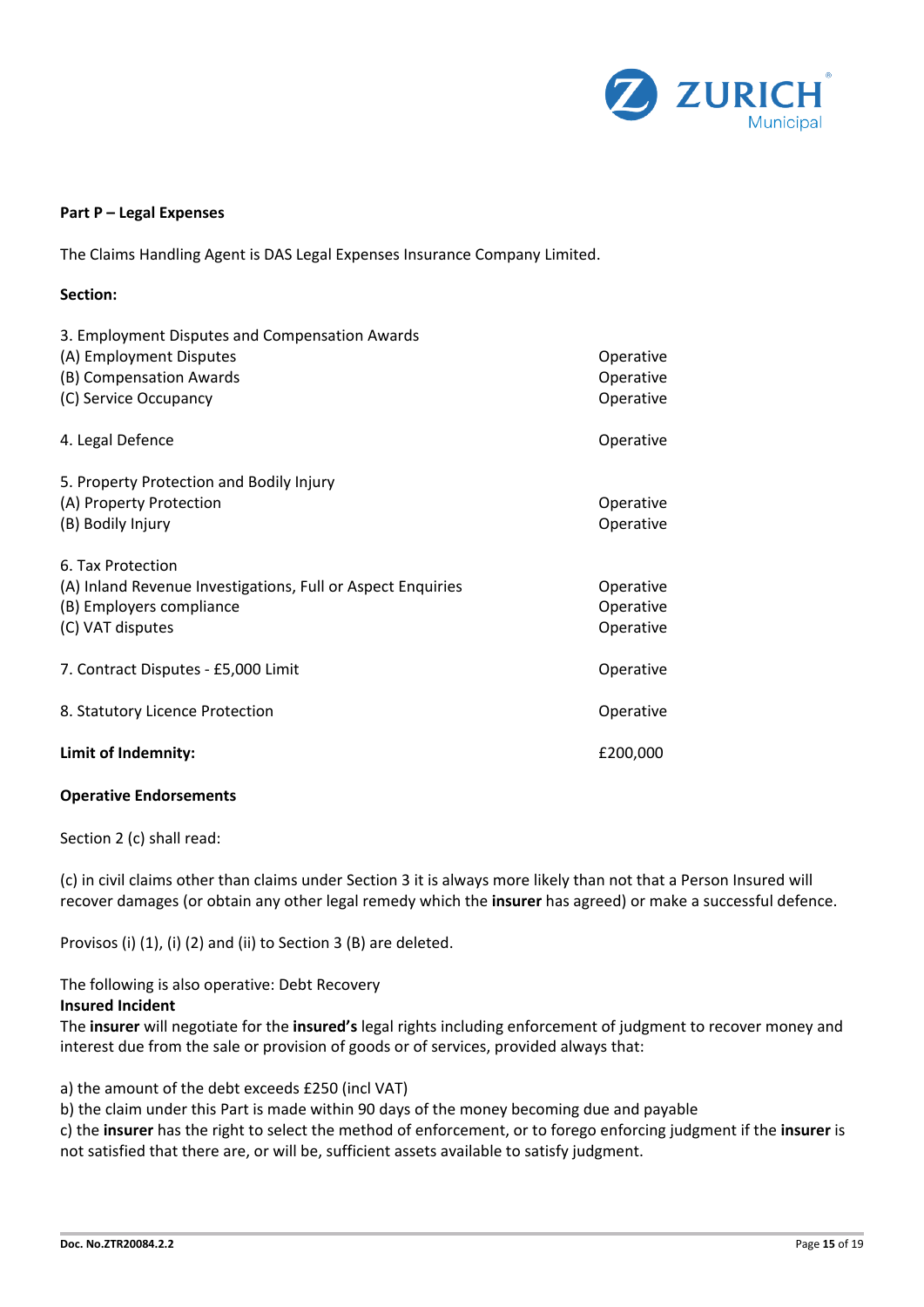

Exceptions

We will not provide indemnity in respect of or arising from or relating to:

a) any debt arising from an agreement entered into prior to the inception date of the indemnity provided by this section if the debt is due within the first 90 days of the indemnity provided by this section

b) the recovery of money and interest due from another party where the other party intimates that a defence exists

c) any claim relating to:

i) any settlement payable under an insurance policy

ii) any lease, licence or tenancy of land or buildings

iii) any motor vehicle owned by, or hired or leased to you other than agreements relating to the sale of motor vehicles where you are engaged in the business of selling motor vehicles

d) any dispute which arises out of the purchase, hire, sale or provision of computer hardware, software, systems or services.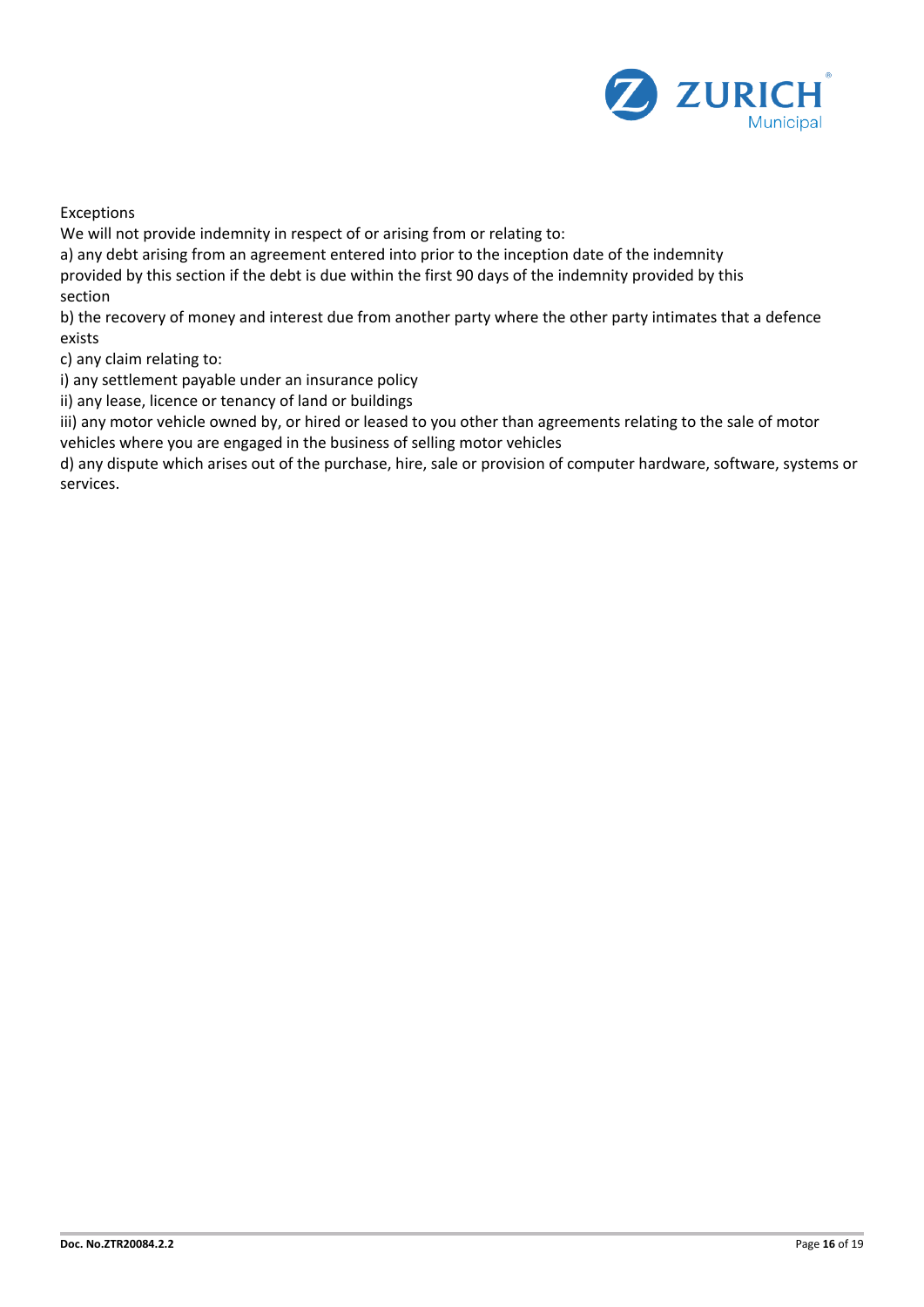

# General Notes

# 1. Fair presentation of the risk

You must make a fair presentation of the risk to us at inception, renewal and variation of your policy. This means that we must be told about all facts and circumstances which may be material to the risks covered by the policy and that you must not make a misrepresentation to us about any material facts. As part of your duty of fair presentation, you must ensure that the information detailed within the schedule is correct and complete. A material fact is one which would influence the acceptance or assessment of the risk. If you have any doubt about facts considered material, it is in your interests to disclose them to us.

Failure to make a fair presentation of the risk could result in the policy either being avoided, written on different terms or a higher premium being charged, depending on the circumstances surrounding the failure to present the risk fairly.

This policy is compliant with the principles of the Insurance Act 2015 law reforms. It also incorporates an 'opt out' which has the aim to promote good customer outcomes. We have opted-out of the 'proportionate reduction of claim remedy' available to insurers under the Insurance Act 2015. This means that in cases of non-disclosure or misrepresentation which are neither deliberate nor reckless, if we would have charged an additional premium had we known the relevant facts, we will charge that premium and pay any claims in full rather than reducing claims payments in proportion to the amount of premium that would have been charged.

We believe that our 'additional premium approach' should, in most situations, be more favourable to our customers when compared to the proportionate reduction of claim remedy. Our additional premium approach does not affect our right to apply the other remedies available under the Act for non-disclosure or misrepresentation.

# 2. Cancellation

All insurance policies run for a fixed period of time. The Insured can terminate an insurance contract verbally or in writing at any time. No refund will legally be due for any unused period of cover outside of the 'cooling off period' for consumer customers or following initiation for organisations and businesses. The Insurer may cancel the policy by giving 30 days' notice in writing. In such an event the insured will be entitled to a return of premium in respect of the unexpired portion of the period of insurance.

## 3. Bonus and fee structure

Employees and businesses who work for ZIP UK are remunerated in various different ways for selling insurance contracts. Employees receive a basic salary and also receive a bonus based on a number of factors, including the achievement of sales and quality targets. Businesses which work for the insurer on an outsourced basis receive a fee and also additional payments based on a number of factors, including the achievement of sales and quality targets.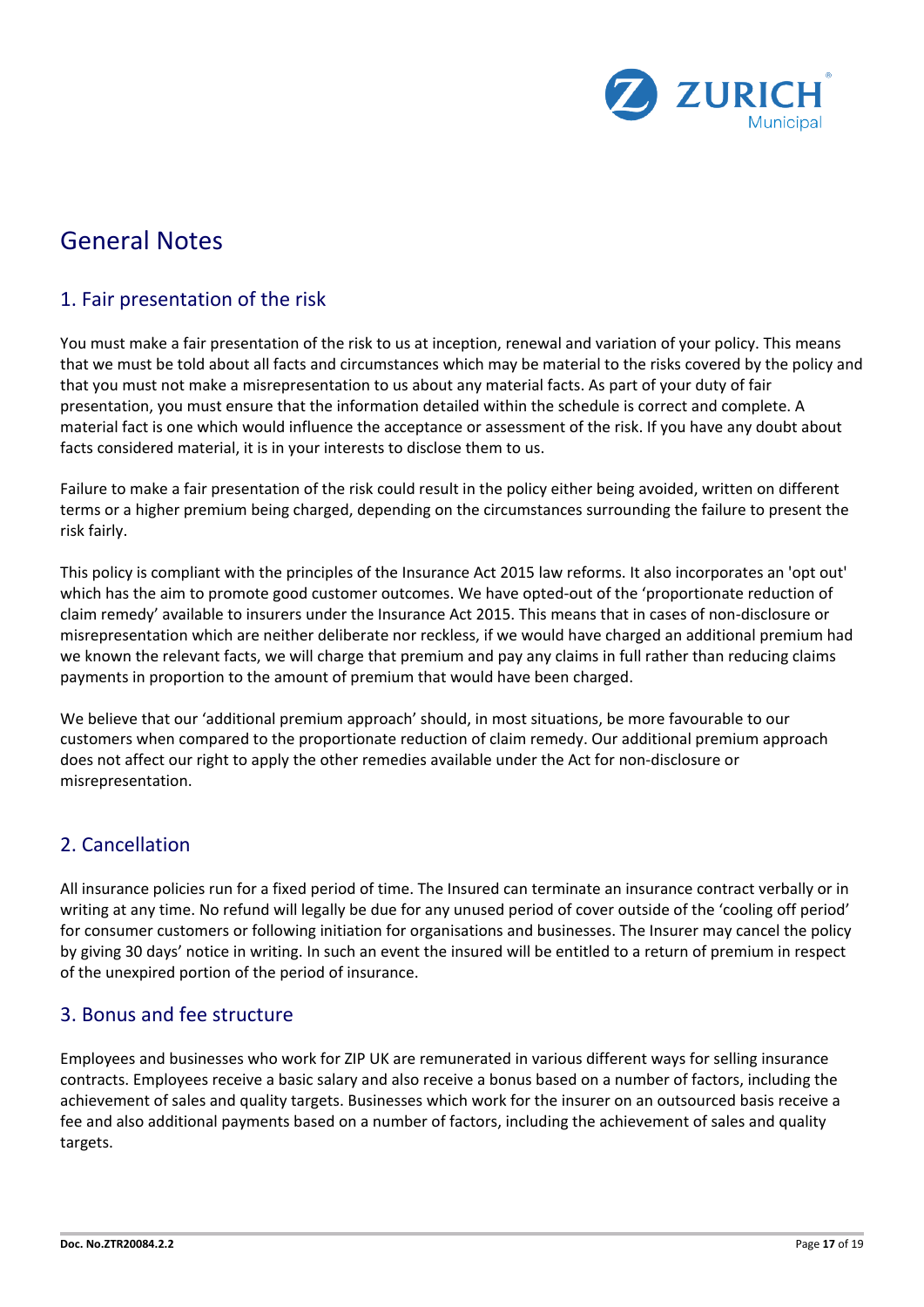

# Claims Contact Information

If you need advice on a claim, it is important that you speak to the appropriate specialist. Claims specialists are available to discuss your cover and advise you on how to make a claim. Their contact details are:

| Line of cover                                      | <b>Claims</b>       | <b>Claims contact details</b> |                                                                                                                                    |
|----------------------------------------------------|---------------------|-------------------------------|------------------------------------------------------------------------------------------------------------------------------------|
|                                                    | team                |                               |                                                                                                                                    |
| Buildings, Contents including "All Risks"<br>Items |                     | Tel:                          | 0800 028 0336                                                                                                                      |
| <b>Business Interruption</b>                       | Property            | Email:                        | farnboroughpropertyclaims@uk.zurich.com                                                                                            |
| Computer                                           | Claims              | Address:                      | Zurich Municipal Property Claims, Zurich Financial                                                                                 |
| Money                                              |                     |                               | Services, PO Box 3303, Interface Business Park,<br>Swindon, SN4 8WF                                                                |
| <b>Public Liability</b>                            |                     |                               |                                                                                                                                    |
| <b>Employers Liability</b>                         |                     |                               |                                                                                                                                    |
| Personal Assault under Money                       |                     | Tel:                          | 0800 876 6984                                                                                                                      |
| Personal Accident                                  |                     | Email:                        | fnlc@uk.zurich.com (New Claims)                                                                                                    |
| Financial and administrative liability             |                     | Address:                      | zmflc@uk.zurich.com (Subsequent correspondence)                                                                                    |
| <b>Professional Negligence</b>                     | Liability           |                               |                                                                                                                                    |
| <b>Hirers Liability</b>                            | Claims              |                               | Zurich Municipal Casualty Claims, Zurich House, 1<br>Gladiator Way, Farnborough, Hampshire, GU14 6GB<br>(DX 140850, Farnborough 4) |
| <b>Fidelity Guarantee</b>                          |                     |                               |                                                                                                                                    |
| Libel and Slander                                  |                     |                               |                                                                                                                                    |
| <b>Engineering Insurance</b>                       |                     |                               |                                                                                                                                    |
| Engineering - Deterioration of Stock               |                     |                               |                                                                                                                                    |
| <b>Business Travel</b>                             |                     |                               |                                                                                                                                    |
|                                                    |                     | Tel:                          | 0800 916 8872 (new claims)<br>0800 232 1913 (customer damage)                                                                      |
| Motor                                              | Motor<br>Claims     | Email:<br>Address:            | zmmotorclaimsoffice@uk.zurich.com<br>Zurich Municipal Motor Claims, PO Box 3322, Interface<br>Business Park, Swindon, SN4 8XW      |
| Legal Expenses                                     | DAS Legal<br>Claims | Tel:                          | 0117 976 2030 (Switchboard)                                                                                                        |

#### General claims procedure

This is a description of the general claims procedure you will need to follow:

- 1. Contact the relevant claims office, to notify the claim
- 2. If necessary, a claim form will be sent out to you for completion, or you will be asked to send details in writing
- 3. In the event of uncertainty, please call the relevant office for guidance.
- 4. Out of hours/Emergency Property losses please contact 0800 028 0336
- 5. Track open claims on-line at:<https://www.zurich.co.uk/municipal/existing-customers>